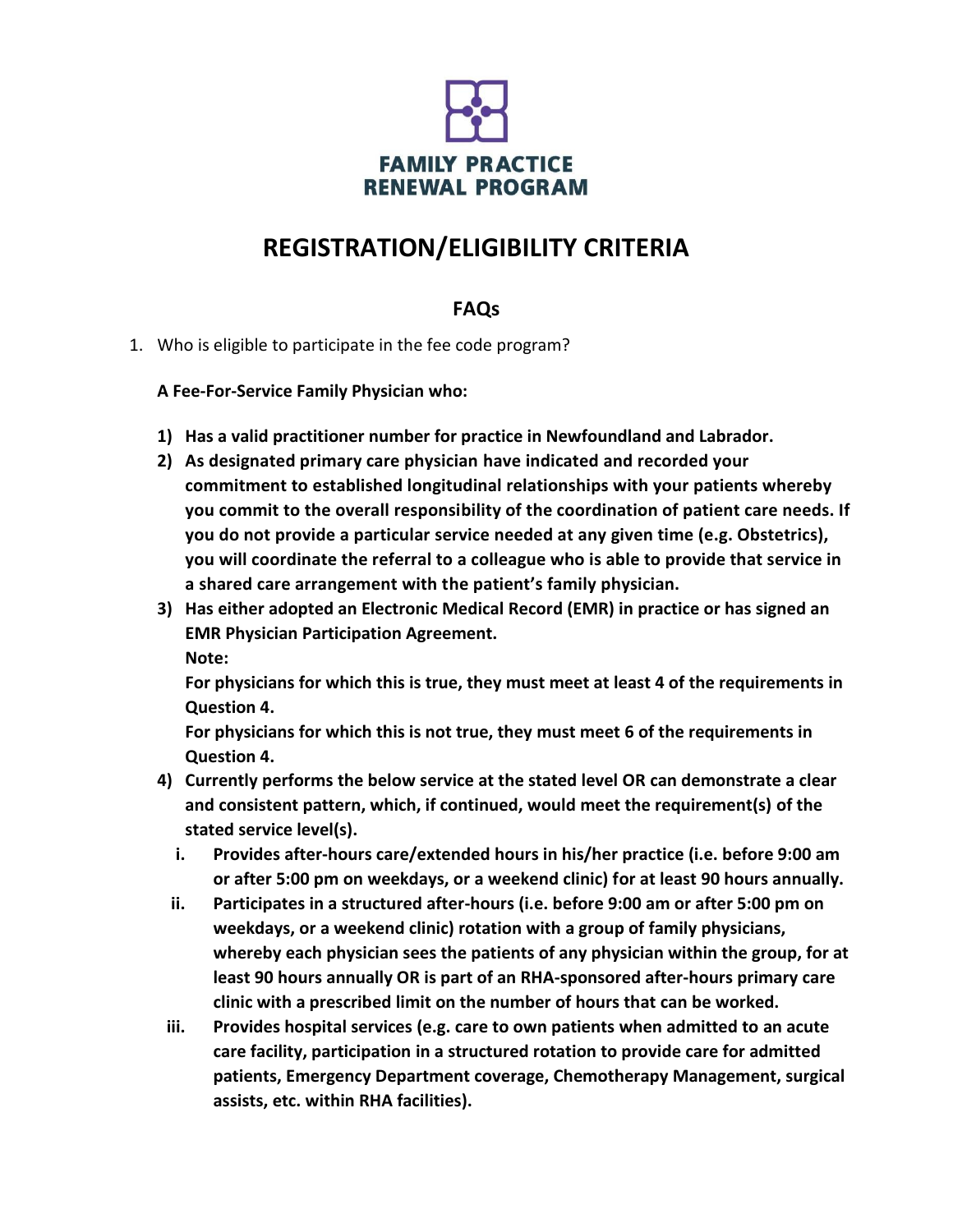- **iv. Regularly performs medical care visits to own patients residing in long-term care facilities or personal care homes.**
- **v. Regularly conducts medical care visits to own patients in the patient's personal residence, completing a minimum of 50 visits annually.**
- **vi. Provides access to a minimum of 5 same-day appointments in his/her practice per full office day or equivalent thereof.**
- **vii. Employs and collaborates with an LPN, RN, NP, or other primary health care professional in their practice in a multi-disciplinary or interdisciplinary team environment OR Regularly collaborates with an RHA-employed LPN, RN, NP, or other primary health care professional in a multi-disciplinary or interdisciplinary team environment.**
- **viii. Is a member of a group family practice, defined as two or more family physicians participating in a shared practice, whereby each physician sees the patients of any physician, when their designated physician is unavailable.**
- **ix. Regularly provides labour and delivery services (i.e. with a clear and consistent pattern, considering birth rates in the practice area).**
- **x. Participates in physician leadership initiatives that encourage and facilitate primary care renewal and system change. Examples may be FPRP or RHA leadership roles (e.g. participating in Family Practice Network leadership group or Community Medical Advisory Committee) OR Performs a preceptor role with the MUN Faculty of Medicine's Undergraduate or Postgraduate programs OR Performs a Clinical Chief role within his/her RHA.**
- **xi. Manages office-based emergencies or performs minor procedures that would otherwise necessitate emergency room visits or specialist referrals. These include:**
	- **abscess draining;**
	- **biopsies;**
	- **casting;**
	- **electrocardiograms;**
	- **excisions;**
	- **IUD insertions;**
	- **removal of corneal foreign bodies;**
	- **spirometry;**
	- **suturing of lacerations; and**
	- **vasectomies.**
- 2. Are locums eligible to participate in the fee code program?

**Physicians undertaking a locum tenens for a family physician enrolled in the FPRP Fee Codes Program are eligible to bill FPRP fee codes if:**

**a) The physician for whom the locum is covering is already a registrant; AND**